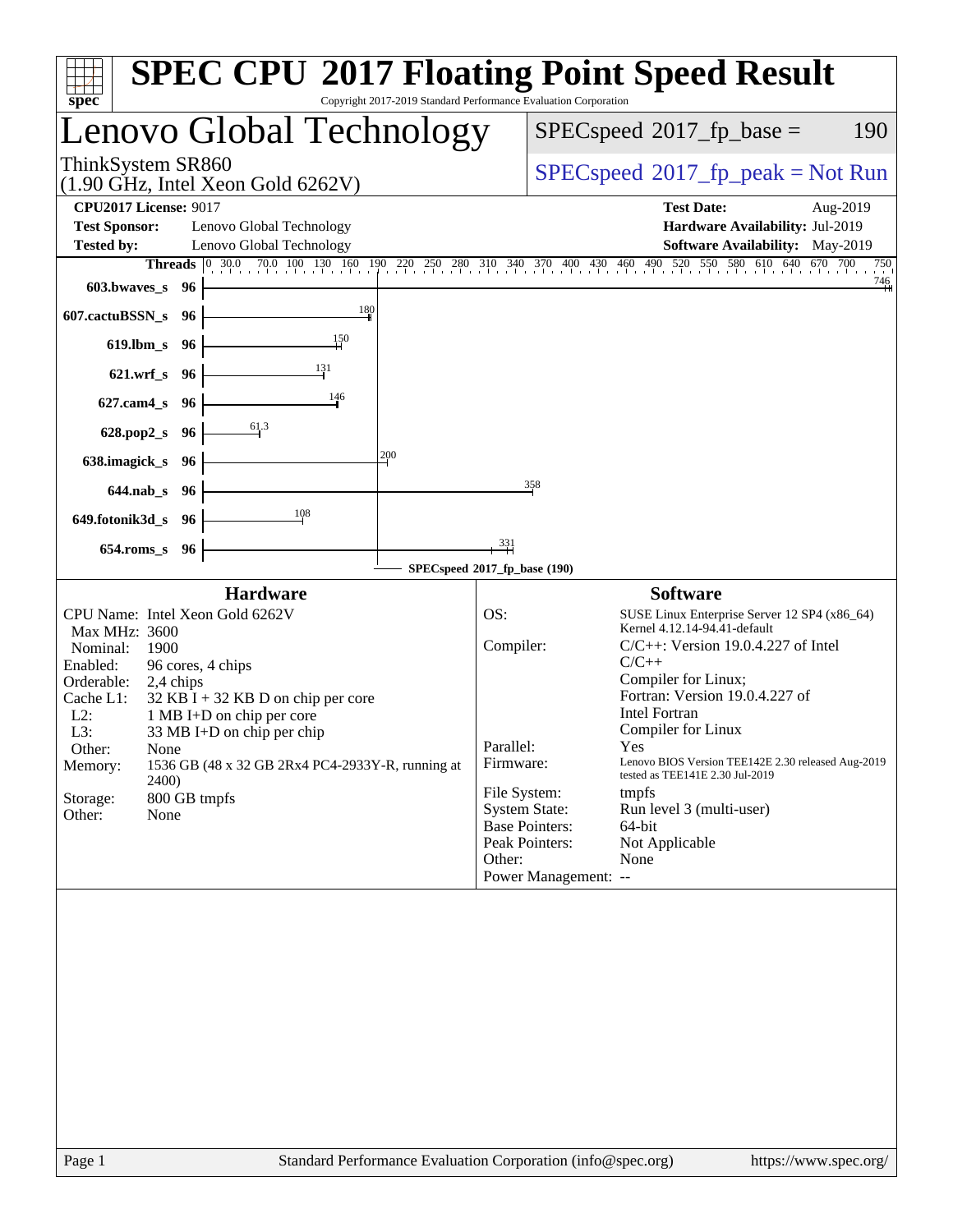

#### **[SPEC CPU](http://www.spec.org/auto/cpu2017/Docs/result-fields.html#SPECCPU2017FloatingPointSpeedResult)[2017 Floating Point Speed Result](http://www.spec.org/auto/cpu2017/Docs/result-fields.html#SPECCPU2017FloatingPointSpeedResult)** Copyright 2017-2019 Standard Performance Evaluation Corporation

# Lenovo Global Technology

(1.90 GHz, Intel Xeon Gold 6262V)

ThinkSystem SR860<br>(1.00 GHz, Intel Year Gold 6262V) [SPECspeed](http://www.spec.org/auto/cpu2017/Docs/result-fields.html#SPECspeed2017fppeak)®[2017\\_fp\\_peak = N](http://www.spec.org/auto/cpu2017/Docs/result-fields.html#SPECspeed2017fppeak)ot Run  $SPECspeed^{\circledcirc}2017_fp\_base = 190$  $SPECspeed^{\circledcirc}2017_fp\_base = 190$ 

**[Test Sponsor:](http://www.spec.org/auto/cpu2017/Docs/result-fields.html#TestSponsor)** Lenovo Global Technology **[Hardware Availability:](http://www.spec.org/auto/cpu2017/Docs/result-fields.html#HardwareAvailability)** Jul-2019 **[Tested by:](http://www.spec.org/auto/cpu2017/Docs/result-fields.html#Testedby)** Lenovo Global Technology **[Software Availability:](http://www.spec.org/auto/cpu2017/Docs/result-fields.html#SoftwareAvailability)** May-2019

**[CPU2017 License:](http://www.spec.org/auto/cpu2017/Docs/result-fields.html#CPU2017License)** 9017 **[Test Date:](http://www.spec.org/auto/cpu2017/Docs/result-fields.html#TestDate)** Aug-2019

### **[Results Table](http://www.spec.org/auto/cpu2017/Docs/result-fields.html#ResultsTable)**

|                             | <b>Base</b>    |                |                |                |            | <b>Peak</b>    |            |                |                |              |                |              |                |              |
|-----------------------------|----------------|----------------|----------------|----------------|------------|----------------|------------|----------------|----------------|--------------|----------------|--------------|----------------|--------------|
| <b>Benchmark</b>            | <b>Threads</b> | <b>Seconds</b> | Ratio          | <b>Seconds</b> | Ratio      | <b>Seconds</b> | Ratio      | <b>Threads</b> | <b>Seconds</b> | <b>Ratio</b> | <b>Seconds</b> | <b>Ratio</b> | <b>Seconds</b> | <b>Ratio</b> |
| 603.bwayes s                | 96             | 79.5           | 742            | 79.1           | 746        | 78.8           | 748        |                |                |              |                |              |                |              |
| 607.cactuBSSN s             | 96             | 92.6           | 180            | 91.2           | 183        | 92.5           | <b>180</b> |                |                |              |                |              |                |              |
| $619.1$ bm s                | 96             | 34.9           | 150            | 36.3           | 144        | 34.9           | <b>150</b> |                |                |              |                |              |                |              |
| $621.wrf$ s                 | 96             | <u> 101</u>    | <u>131</u>     | 101            | 130        | 101            | 131        |                |                |              |                |              |                |              |
| $627$ .cam4 s               | 96             | 60.4           | 147            | 60.9           | 146        | 61.1           | 145        |                |                |              |                |              |                |              |
| $628.pop2_s$                | 96             | 193            | 61.5           | 194            | 61.3       | 196            | 60.5       |                |                |              |                |              |                |              |
| 638.imagick_s               | 96             | 72.0           | <b>200</b>     | 72.1           | 200        | 72.0           | <b>200</b> |                |                |              |                |              |                |              |
| $644$ .nab s                | 96             | 48.8           | 358            | 48.8           | 358        | 48.8           | 358        |                |                |              |                |              |                |              |
| 649.fotonik3d s             | 96             | 84.4           | 108            | 84.3           | <b>108</b> | 84.2           | 108        |                |                |              |                |              |                |              |
| $654$ .roms s               | 96             | 47.6           | 331            | 46.8           | 337        | 50.1           | 314        |                |                |              |                |              |                |              |
| $SPECspeed*2017_fp\_base =$ |                |                | 190            |                |            |                |            |                |                |              |                |              |                |              |
| $SPECspeed*2017_fp\_peak =$ |                |                | <b>Not Run</b> |                |            |                |            |                |                |              |                |              |                |              |

Results appear in the [order in which they were run.](http://www.spec.org/auto/cpu2017/Docs/result-fields.html#RunOrder) Bold underlined text [indicates a median measurement](http://www.spec.org/auto/cpu2017/Docs/result-fields.html#Median).

#### **[Operating System Notes](http://www.spec.org/auto/cpu2017/Docs/result-fields.html#OperatingSystemNotes)**

```
 Stack size set to unlimited using "ulimit -s unlimited"
Tmpfs filesystem can be set with:
mount -t tmpfs -o size=800g tmpfs /home
Process tuning setting:
 echo 50000 > /proc/sys/kernel/sched_cfs_bandwidth_slice_us
 echo 240000000 > /proc/sys/kernel/sched_latency_ns
 echo 5000000 > /proc/sys/kernel/sched_migration_cost_ns
 echo 100000000 > /proc/sys/kernel/sched_min_granularity_ns
 echo 150000000 > /proc/sys/kernel/sched_wakeup_granularity_ns
```
#### **[General Notes](http://www.spec.org/auto/cpu2017/Docs/result-fields.html#GeneralNotes)**

Environment variables set by runcpu before the start of the run: KMP\_AFFINITY = "granularity=fine,compact" LD\_LIBRARY\_PATH = "/home/cpu2017-1.0.5-ic19.0u4/lib/intel64" OMP\_STACKSIZE = "192M" Binaries compiled on a system with 1x Intel Core i9-799X CPU + 32GB RAM memory using Redhat Enterprise Linux 7.5 Transparent Huge Pages disabled by default echo never > /sys/kernel/mm/transparent\_hugepage/enabled echo never > /sys/kernel/mm/transparent\_hugepage/defrag Prior to runcpu invocation Filesystem page cache synced and cleared with:<br>sync; echo 3> /proc/sys/vm/drop\_caches /proc/sys/vm/drop\_caches NA: The test sponsor attests, as of date of publication, that CVE-2017-5754 (Meltdown) is mitigated in the system as tested and documented.

**(Continued on next page)**

|  | Page 2 | Standard Performance Evaluation Corporation (info@spec.org) | https://www.spec.org/ |
|--|--------|-------------------------------------------------------------|-----------------------|
|--|--------|-------------------------------------------------------------|-----------------------|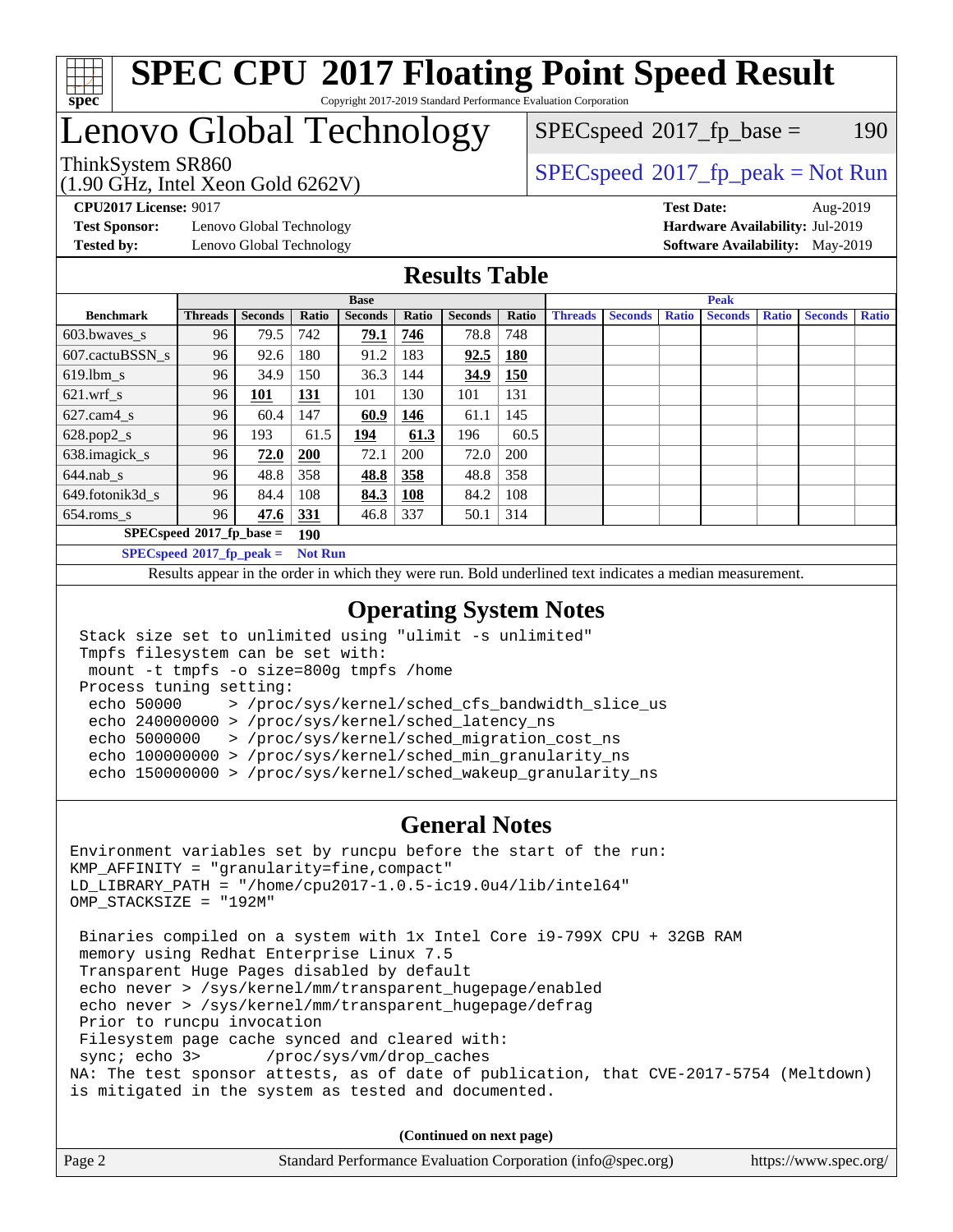

Copyright 2017-2019 Standard Performance Evaluation Corporation

Lenovo Global Technology

 $SPECspeed^{\circ}2017\_fp\_base = 190$  $SPECspeed^{\circ}2017\_fp\_base = 190$ 

(1.90 GHz, Intel Xeon Gold 6262V)

ThinkSystem SR860<br>(1.00 CHz, Intel Year Gald 6262V) [SPECspeed](http://www.spec.org/auto/cpu2017/Docs/result-fields.html#SPECspeed2017fppeak)<sup>®</sup>[2017\\_fp\\_peak = N](http://www.spec.org/auto/cpu2017/Docs/result-fields.html#SPECspeed2017fppeak)ot Run

**[Test Sponsor:](http://www.spec.org/auto/cpu2017/Docs/result-fields.html#TestSponsor)** Lenovo Global Technology **[Hardware Availability:](http://www.spec.org/auto/cpu2017/Docs/result-fields.html#HardwareAvailability)** Jul-2019 **[Tested by:](http://www.spec.org/auto/cpu2017/Docs/result-fields.html#Testedby)** Lenovo Global Technology **[Software Availability:](http://www.spec.org/auto/cpu2017/Docs/result-fields.html#SoftwareAvailability)** May-2019

**[CPU2017 License:](http://www.spec.org/auto/cpu2017/Docs/result-fields.html#CPU2017License)** 9017 **[Test Date:](http://www.spec.org/auto/cpu2017/Docs/result-fields.html#TestDate)** Aug-2019

#### **[General Notes \(Continued\)](http://www.spec.org/auto/cpu2017/Docs/result-fields.html#GeneralNotes)**

Yes: The test sponsor attests, as of date of publication, that CVE-2017-5753 (Spectre variant 1) is mitigated in the system as tested and documented. Yes: The test sponsor attests, as of date of publication, that CVE-2017-5715 (Spectre variant 2) is mitigated in the system as tested and documented. Yes: The test sponsor attests, as of date of publication, that CVE-2018-3640 (Spectre variant 3a) is mitigated in the system as tested and documented. Yes: The test sponsor attests, as of date of publication, that CVE-2018-3639 (Spectre variant 4) is mitigated in the system as tested and documented.

### **[Platform Notes](http://www.spec.org/auto/cpu2017/Docs/result-fields.html#PlatformNotes)**

Page 3 Standard Performance Evaluation Corporation [\(info@spec.org\)](mailto:info@spec.org) <https://www.spec.org/> BIOS configuration: Choose Operating Mode set to Maximum Performance Choose Operating Mode set to Custom Mode Hyper-Threading set to Disable Adjacent Cache Prefetch set to Disable MONITOR/MWAIT set to Enable Sysinfo program /home/cpu2017-1.0.5-ic19.0u4/bin/sysinfo Rev: r5974 of 2018-05-19 9bcde8f2999c33d61f64985e45859ea9 running on linux-700n Fri Aug 16 05:11:19 2019 SUT (System Under Test) info as seen by some common utilities. For more information on this section, see <https://www.spec.org/cpu2017/Docs/config.html#sysinfo> From /proc/cpuinfo model name : Intel(R) Xeon(R) Gold 6262V CPU @ 1.90GHz 4 "physical id"s (chips) 96 "processors" cores, siblings (Caution: counting these is hw and system dependent. The following excerpts from /proc/cpuinfo might not be reliable. Use with caution.) cpu cores : 24 siblings : 24 physical 0: cores 0 1 2 3 4 5 8 9 10 11 12 13 16 17 18 19 20 21 24 25 26 27 28 29 physical 1: cores 0 1 2 3 4 5 8 9 10 11 12 13 16 17 18 19 20 21 24 25 26 27 28 29 physical 2: cores 0 1 2 3 4 5 8 9 10 11 12 13 16 17 18 19 20 21 24 25 26 27 28 29 physical 3: cores 0 1 2 3 4 5 8 9 10 11 12 13 16 17 18 19 20 21 24 25 26 27 28 29 From lscpu: Architecture: x86\_64 CPU op-mode(s): 32-bit, 64-bit Byte Order: Little Endian CPU(s): 96 On-line CPU(s) list: 0-95 Thread(s) per core: 1 Core(s) per socket: 24 **(Continued on next page)**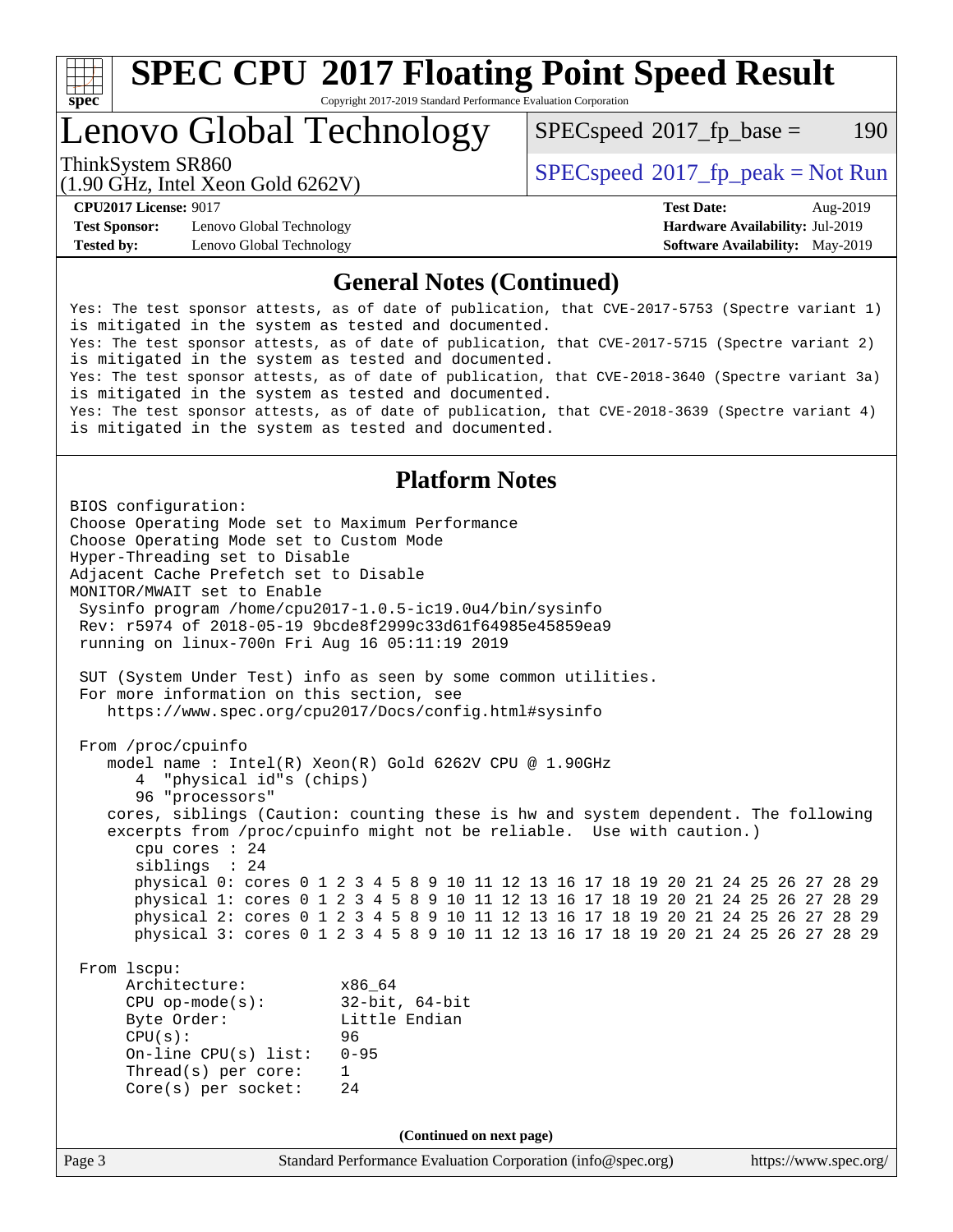

#### **[SPEC CPU](http://www.spec.org/auto/cpu2017/Docs/result-fields.html#SPECCPU2017FloatingPointSpeedResult)[2017 Floating Point Speed Result](http://www.spec.org/auto/cpu2017/Docs/result-fields.html#SPECCPU2017FloatingPointSpeedResult)** Copyright 2017-2019 Standard Performance Evaluation Corporation

# Lenovo Global Technology

 $SPECspeed^{\circledcirc}2017_fp\_base = 190$  $SPECspeed^{\circledcirc}2017_fp\_base = 190$ 

ThinkSystem SR860<br>(1.00 GHz, Intel Year Gold 6262V) [SPECspeed](http://www.spec.org/auto/cpu2017/Docs/result-fields.html#SPECspeed2017fppeak)®[2017\\_fp\\_peak = N](http://www.spec.org/auto/cpu2017/Docs/result-fields.html#SPECspeed2017fppeak)ot Run

**[CPU2017 License:](http://www.spec.org/auto/cpu2017/Docs/result-fields.html#CPU2017License)** 9017 **[Test Date:](http://www.spec.org/auto/cpu2017/Docs/result-fields.html#TestDate)** Aug-2019

**[Test Sponsor:](http://www.spec.org/auto/cpu2017/Docs/result-fields.html#TestSponsor)** Lenovo Global Technology **[Hardware Availability:](http://www.spec.org/auto/cpu2017/Docs/result-fields.html#HardwareAvailability)** Jul-2019 **[Tested by:](http://www.spec.org/auto/cpu2017/Docs/result-fields.html#Testedby)** Lenovo Global Technology **[Software Availability:](http://www.spec.org/auto/cpu2017/Docs/result-fields.html#SoftwareAvailability)** May-2019

(1.90 GHz, Intel Xeon Gold 6262V)

### **[Platform Notes \(Continued\)](http://www.spec.org/auto/cpu2017/Docs/result-fields.html#PlatformNotes)**

| Socket(s):               | 4                                                                                    |
|--------------------------|--------------------------------------------------------------------------------------|
| NUMA $node(s)$ :         | 4                                                                                    |
| Vendor ID:               | GenuineIntel                                                                         |
| CPU family:              | 6                                                                                    |
| Model:                   | 85                                                                                   |
| Model name:              | $Intel(R)$ Xeon $(R)$ Gold 6262V CPU @ 1.90GHz                                       |
| Stepping:                | 7                                                                                    |
| CPU MHz:                 | 1900.000                                                                             |
| $CPU$ $max$ $MHz$ :      | 3600.0000                                                                            |
| CPU min MHz:             | 800.0000                                                                             |
| BogoMIPS:                | 3800.00                                                                              |
| Virtualization:          | $VT - x$                                                                             |
| Lld cache:               | 32K                                                                                  |
| Lli cache:               | 32K                                                                                  |
| L2 cache:                | 1024K                                                                                |
| L3 cache:                | 33792K                                                                               |
| NUMA $node0$ $CPU(s):$   | $0 - 23$                                                                             |
| NUMA nodel CPU(s):       | $24 - 47$                                                                            |
| NUMA node2 CPU(s):       | $48 - 71$                                                                            |
| NUMA node3 CPU(s):       | $72 - 95$                                                                            |
| Flaqs:                   | fpu vme de pse tsc msr pae mce cx8 apic sep mtrr pqe mca cmov                        |
|                          | pat pse36 clflush dts acpi mmx fxsr sse sse2 ss ht tm pbe syscall nx pdpe1gb rdtscp  |
|                          | Im constant_tsc art arch_perfmon pebs bts rep_good nopl xtopology nonstop_tsc cpuid  |
|                          | aperfmperf pni pclmulqdq dtes64 monitor ds_cpl vmx smx est tm2 ssse3 sdbg fma cx16   |
|                          | xtpr pdcm pcid dca sse4_1 sse4_2 x2apic movbe popcnt tsc_deadline_timer aes xsave    |
|                          | avx f16c rdrand lahf_lm abm 3dnowprefetch cpuid_fault epb cat_13 cdp_13              |
|                          | invpcid_single intel_ppin ssbd mba ibrs ibpb stibp tpr_shadow vnmi flexpriority ept  |
|                          | vpid fsgsbase tsc_adjust bmil hle avx2 smep bmi2 erms invpcid rtm cqm mpx rdt_a      |
|                          | avx512f avx512dq rdseed adx smap clflushopt clwb intel pt avx512cd avx512bw avx512vl |
|                          | xsaveopt xsavec xqetbvl xsaves cqm llc cqm occup llc cqm mbm total cqm mbm local     |
|                          | dtherm ida arat pln pts pku ospke avx512_vnni flush_lld arch_capabilities            |
|                          |                                                                                      |
| /proc/cpuinfo cache data |                                                                                      |
| cache size : $33792$ KB  |                                                                                      |
|                          | From numactl --hardware WARNING: a numactl 'node' might or might not correspond to a |
|                          |                                                                                      |

 physical chip. available: 4 nodes (0-3) node 0 cpus: 0 1 2 3 4 5 6 7 8 9 10 11 12 13 14 15 16 17 18 19 20 21 22 23 node 0 size: 386667 MB node 0 free: 373389 MB node 1 cpus: 24 25 26 27 28 29 30 31 32 33 34 35 36 37 38 39 40 41 42 43 44 45 46 47 node 1 size: 387028 MB node 1 free: 386765 MB node 2 cpus: 48 49 50 51 52 53 54 55 56 57 58 59 60 61 62 63 64 65 66 67 68 69 70 71 node 2 size: 387056 MB node 2 free: 386815 MB

**(Continued on next page)**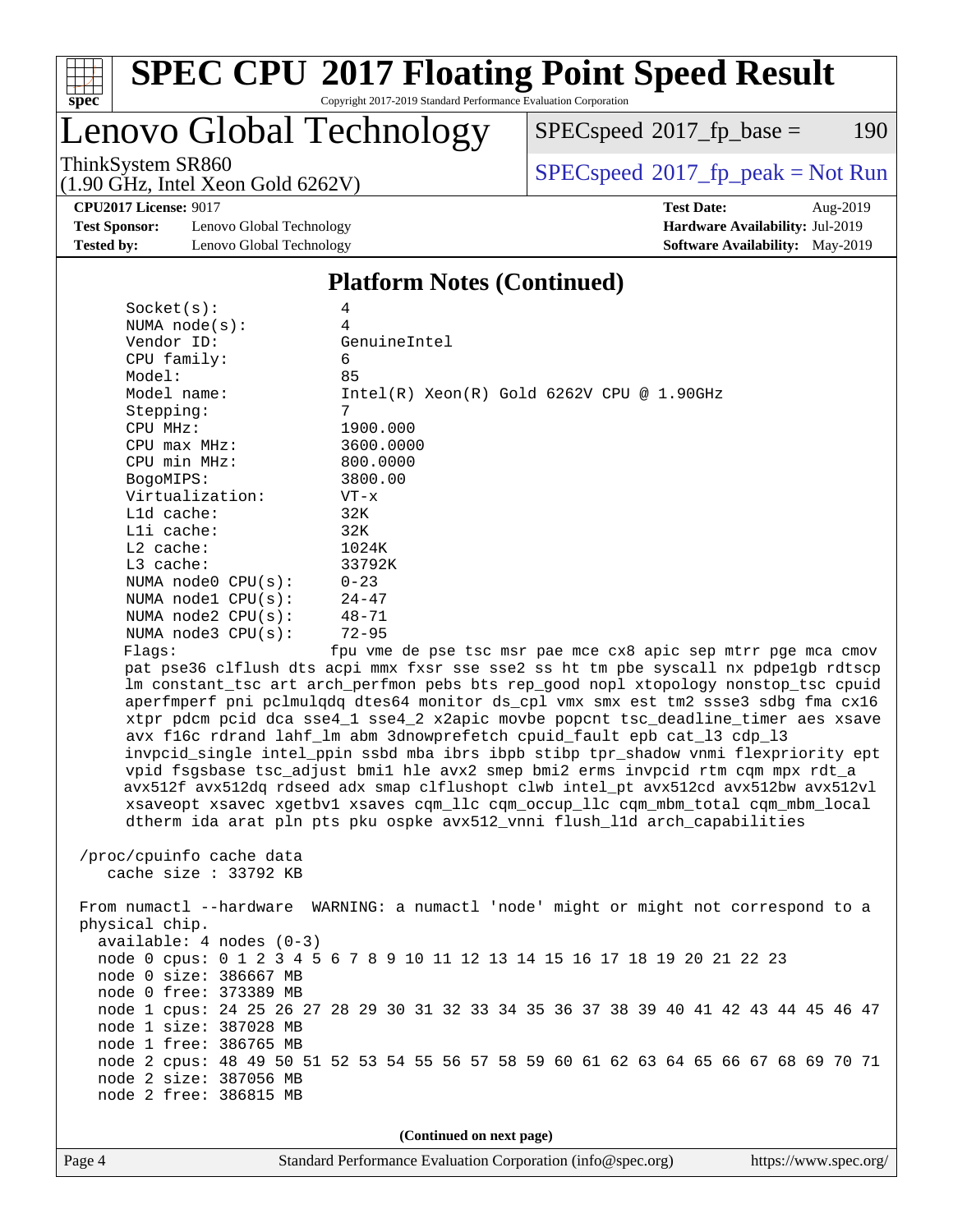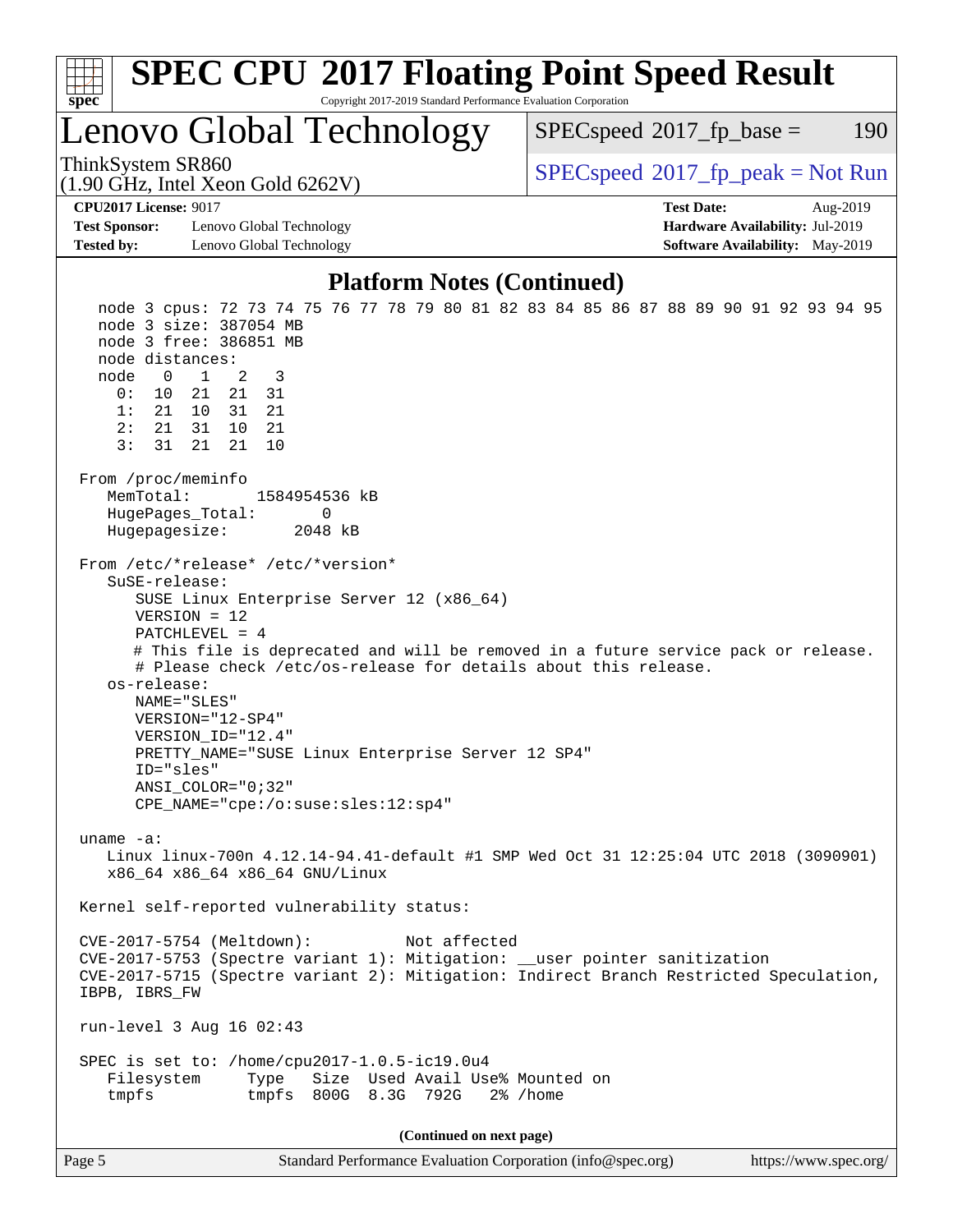| ч<br>e<br>ı.<br>c |  |  |  |  |  |
|-------------------|--|--|--|--|--|

Copyright 2017-2019 Standard Performance Evaluation Corporation

## Lenovo Global Technology

 $SPECspeed^{\circledcirc}2017_fp\_base = 190$  $SPECspeed^{\circledcirc}2017_fp\_base = 190$ 

(1.90 GHz, Intel Xeon Gold 6262V)

ThinkSystem SR860<br>(1.00 GHz, Intel Year Gold 6262V) [SPECspeed](http://www.spec.org/auto/cpu2017/Docs/result-fields.html#SPECspeed2017fppeak)®[2017\\_fp\\_peak = N](http://www.spec.org/auto/cpu2017/Docs/result-fields.html#SPECspeed2017fppeak)ot Run

**[Test Sponsor:](http://www.spec.org/auto/cpu2017/Docs/result-fields.html#TestSponsor)** Lenovo Global Technology **[Hardware Availability:](http://www.spec.org/auto/cpu2017/Docs/result-fields.html#HardwareAvailability)** Jul-2019 **[Tested by:](http://www.spec.org/auto/cpu2017/Docs/result-fields.html#Testedby)** Lenovo Global Technology **[Software Availability:](http://www.spec.org/auto/cpu2017/Docs/result-fields.html#SoftwareAvailability)** May-2019

**[CPU2017 License:](http://www.spec.org/auto/cpu2017/Docs/result-fields.html#CPU2017License)** 9017 **[Test Date:](http://www.spec.org/auto/cpu2017/Docs/result-fields.html#TestDate)** Aug-2019

#### **[Platform Notes \(Continued\)](http://www.spec.org/auto/cpu2017/Docs/result-fields.html#PlatformNotes)**

 Additional information from dmidecode follows. WARNING: Use caution when you interpret this section. The 'dmidecode' program reads system data which is "intended to allow hardware to be accurately determined", but the intent may not be met, as there are frequent changes to hardware, firmware, and the "DMTF SMBIOS" standard. BIOS Lenovo -[TEE141E-2.30]- 07/02/2019

Memory:

48x Samsung M393A4K40CB2-CVF 32 GB 2 rank 2933, configured at 2400

(End of data from sysinfo program)

#### **[Compiler Version Notes](http://www.spec.org/auto/cpu2017/Docs/result-fields.html#CompilerVersionNotes)**

| Standard Performance Evaluation Corporation (info@spec.org)<br>Page 6                                                                           | https://www.spec.org/ |
|-------------------------------------------------------------------------------------------------------------------------------------------------|-----------------------|
| (Continued on next page)                                                                                                                        |                       |
| Fortran, $C = \begin{bmatrix} 621. wrf_s(base) & 627. cam4_s(base) & 628. pop2_s(base) \end{bmatrix}$                                           |                       |
|                                                                                                                                                 |                       |
| 64, Version 19.0.4.227 Build 20190416<br>Copyright (C) 1985-2019 Intel Corporation. All rights reserved.                                        |                       |
| $Intel(R)$ Fortran Intel(R) 64 Compiler for applications running on Intel(R)                                                                    |                       |
| Fortran   603.bwaves_s(base) 649.fotonik3d_s(base) 654.roms_s(base)                                                                             |                       |
| Copyright (C) 1985-2019 Intel Corporation. All rights reserved.                                                                                 |                       |
| 64, Version 19.0.4.227 Build 20190416                                                                                                           |                       |
| Copyright (C) 1985-2019 Intel Corporation. All rights reserved.<br>Intel(R) Fortran Intel(R) 64 Compiler for applications running on $Intel(R)$ |                       |
| Version 19.0.4.227 Build 20190416                                                                                                               |                       |
| Copyright (C) 1985-2019 Intel Corporation. All rights reserved.<br>Intel(R) C Intel(R) 64 Compiler for applications running on Intel(R) 64,     |                       |
| Intel(R) $C++$ Intel(R) 64 Compiler for applications running on Intel(R) 64,<br>Version 19.0.4.227 Build 20190416                               |                       |
| $C_{++}$ , C, Fortran   607.cactuBSSN_s(base)                                                                                                   |                       |
|                                                                                                                                                 |                       |
| _ _ _ _ _ _ _ _ _ _ _                                                                                                                           |                       |
| Version 19.0.4.227 Build 20190416<br>Copyright (C) 1985-2019 Intel Corporation. All rights reserved.                                            |                       |
| Intel(R) C Intel(R) 64 Compiler for applications running on Intel(R) 64,                                                                        |                       |
| 619.1bm_s(base) 638.imagick_s(base) 644.nab_s(base)<br>$\mathbf C$                                                                              |                       |
|                                                                                                                                                 |                       |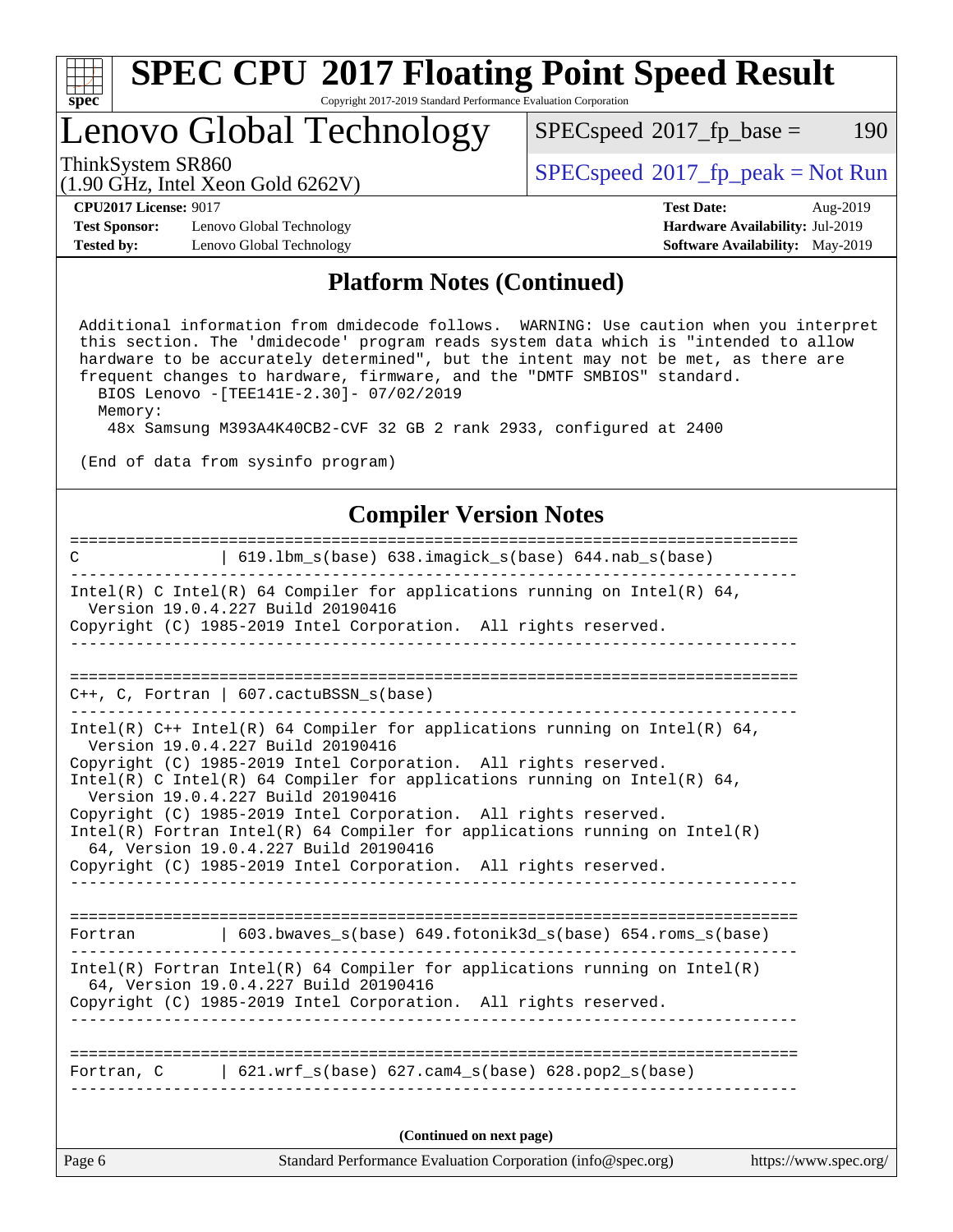

Copyright 2017-2019 Standard Performance Evaluation Corporation

# Lenovo Global Technology

 $SPEC speed^{\circ}2017\_fp\_base = 190$ 

(1.90 GHz, Intel Xeon Gold 6262V)

ThinkSystem SR860<br>(1.00 CHz, Intel Year Gald 6262V) [SPECspeed](http://www.spec.org/auto/cpu2017/Docs/result-fields.html#SPECspeed2017fppeak)<sup>®</sup>[2017\\_fp\\_peak = N](http://www.spec.org/auto/cpu2017/Docs/result-fields.html#SPECspeed2017fppeak)ot Run

**[Test Sponsor:](http://www.spec.org/auto/cpu2017/Docs/result-fields.html#TestSponsor)** Lenovo Global Technology **[Hardware Availability:](http://www.spec.org/auto/cpu2017/Docs/result-fields.html#HardwareAvailability)** Jul-2019 **[Tested by:](http://www.spec.org/auto/cpu2017/Docs/result-fields.html#Testedby)** Lenovo Global Technology **[Software Availability:](http://www.spec.org/auto/cpu2017/Docs/result-fields.html#SoftwareAvailability)** May-2019

**[CPU2017 License:](http://www.spec.org/auto/cpu2017/Docs/result-fields.html#CPU2017License)** 9017 **[Test Date:](http://www.spec.org/auto/cpu2017/Docs/result-fields.html#TestDate)** Aug-2019

### **[Compiler Version Notes \(Continued\)](http://www.spec.org/auto/cpu2017/Docs/result-fields.html#CompilerVersionNotes)**

Intel(R) Fortran Intel(R)  $64$  Compiler for applications running on Intel(R) 64, Version 19.0.4.227 Build 20190416 Copyright (C) 1985-2019 Intel Corporation. All rights reserved. Intel(R) C Intel(R) 64 Compiler for applications running on Intel(R) 64, Version 19.0.4.227 Build 20190416 Copyright (C) 1985-2019 Intel Corporation. All rights reserved. ------------------------------------------------------------------------------

## **[Base Compiler Invocation](http://www.spec.org/auto/cpu2017/Docs/result-fields.html#BaseCompilerInvocation)**

[C benchmarks](http://www.spec.org/auto/cpu2017/Docs/result-fields.html#Cbenchmarks):

[icc -m64 -std=c11](http://www.spec.org/cpu2017/results/res2019q3/cpu2017-20190902-17503.flags.html#user_CCbase_intel_icc_64bit_c11_33ee0cdaae7deeeab2a9725423ba97205ce30f63b9926c2519791662299b76a0318f32ddfffdc46587804de3178b4f9328c46fa7c2b0cd779d7a61945c91cd35)

[Fortran benchmarks](http://www.spec.org/auto/cpu2017/Docs/result-fields.html#Fortranbenchmarks): [ifort -m64](http://www.spec.org/cpu2017/results/res2019q3/cpu2017-20190902-17503.flags.html#user_FCbase_intel_ifort_64bit_24f2bb282fbaeffd6157abe4f878425411749daecae9a33200eee2bee2fe76f3b89351d69a8130dd5949958ce389cf37ff59a95e7a40d588e8d3a57e0c3fd751)

[Benchmarks using both Fortran and C](http://www.spec.org/auto/cpu2017/Docs/result-fields.html#BenchmarksusingbothFortranandC): [ifort -m64](http://www.spec.org/cpu2017/results/res2019q3/cpu2017-20190902-17503.flags.html#user_CC_FCbase_intel_ifort_64bit_24f2bb282fbaeffd6157abe4f878425411749daecae9a33200eee2bee2fe76f3b89351d69a8130dd5949958ce389cf37ff59a95e7a40d588e8d3a57e0c3fd751) [icc -m64 -std=c11](http://www.spec.org/cpu2017/results/res2019q3/cpu2017-20190902-17503.flags.html#user_CC_FCbase_intel_icc_64bit_c11_33ee0cdaae7deeeab2a9725423ba97205ce30f63b9926c2519791662299b76a0318f32ddfffdc46587804de3178b4f9328c46fa7c2b0cd779d7a61945c91cd35)

[Benchmarks using Fortran, C, and C++:](http://www.spec.org/auto/cpu2017/Docs/result-fields.html#BenchmarksusingFortranCandCXX) [icpc -m64](http://www.spec.org/cpu2017/results/res2019q3/cpu2017-20190902-17503.flags.html#user_CC_CXX_FCbase_intel_icpc_64bit_4ecb2543ae3f1412ef961e0650ca070fec7b7afdcd6ed48761b84423119d1bf6bdf5cad15b44d48e7256388bc77273b966e5eb805aefd121eb22e9299b2ec9d9) [icc -m64 -std=c11](http://www.spec.org/cpu2017/results/res2019q3/cpu2017-20190902-17503.flags.html#user_CC_CXX_FCbase_intel_icc_64bit_c11_33ee0cdaae7deeeab2a9725423ba97205ce30f63b9926c2519791662299b76a0318f32ddfffdc46587804de3178b4f9328c46fa7c2b0cd779d7a61945c91cd35) [ifort -m64](http://www.spec.org/cpu2017/results/res2019q3/cpu2017-20190902-17503.flags.html#user_CC_CXX_FCbase_intel_ifort_64bit_24f2bb282fbaeffd6157abe4f878425411749daecae9a33200eee2bee2fe76f3b89351d69a8130dd5949958ce389cf37ff59a95e7a40d588e8d3a57e0c3fd751)

## **[Base Portability Flags](http://www.spec.org/auto/cpu2017/Docs/result-fields.html#BasePortabilityFlags)**

 603.bwaves\_s: [-DSPEC\\_LP64](http://www.spec.org/cpu2017/results/res2019q3/cpu2017-20190902-17503.flags.html#suite_basePORTABILITY603_bwaves_s_DSPEC_LP64) 607.cactuBSSN\_s: [-DSPEC\\_LP64](http://www.spec.org/cpu2017/results/res2019q3/cpu2017-20190902-17503.flags.html#suite_basePORTABILITY607_cactuBSSN_s_DSPEC_LP64) 619.lbm\_s: [-DSPEC\\_LP64](http://www.spec.org/cpu2017/results/res2019q3/cpu2017-20190902-17503.flags.html#suite_basePORTABILITY619_lbm_s_DSPEC_LP64) 621.wrf\_s: [-DSPEC\\_LP64](http://www.spec.org/cpu2017/results/res2019q3/cpu2017-20190902-17503.flags.html#suite_basePORTABILITY621_wrf_s_DSPEC_LP64) [-DSPEC\\_CASE\\_FLAG](http://www.spec.org/cpu2017/results/res2019q3/cpu2017-20190902-17503.flags.html#b621.wrf_s_baseCPORTABILITY_DSPEC_CASE_FLAG) [-convert big\\_endian](http://www.spec.org/cpu2017/results/res2019q3/cpu2017-20190902-17503.flags.html#user_baseFPORTABILITY621_wrf_s_convert_big_endian_c3194028bc08c63ac5d04de18c48ce6d347e4e562e8892b8bdbdc0214820426deb8554edfa529a3fb25a586e65a3d812c835984020483e7e73212c4d31a38223) 627.cam4\_s: [-DSPEC\\_LP64](http://www.spec.org/cpu2017/results/res2019q3/cpu2017-20190902-17503.flags.html#suite_basePORTABILITY627_cam4_s_DSPEC_LP64) [-DSPEC\\_CASE\\_FLAG](http://www.spec.org/cpu2017/results/res2019q3/cpu2017-20190902-17503.flags.html#b627.cam4_s_baseCPORTABILITY_DSPEC_CASE_FLAG) 628.pop2\_s: [-DSPEC\\_LP64](http://www.spec.org/cpu2017/results/res2019q3/cpu2017-20190902-17503.flags.html#suite_basePORTABILITY628_pop2_s_DSPEC_LP64) [-DSPEC\\_CASE\\_FLAG](http://www.spec.org/cpu2017/results/res2019q3/cpu2017-20190902-17503.flags.html#b628.pop2_s_baseCPORTABILITY_DSPEC_CASE_FLAG) [-convert big\\_endian](http://www.spec.org/cpu2017/results/res2019q3/cpu2017-20190902-17503.flags.html#user_baseFPORTABILITY628_pop2_s_convert_big_endian_c3194028bc08c63ac5d04de18c48ce6d347e4e562e8892b8bdbdc0214820426deb8554edfa529a3fb25a586e65a3d812c835984020483e7e73212c4d31a38223) [-assume byterecl](http://www.spec.org/cpu2017/results/res2019q3/cpu2017-20190902-17503.flags.html#user_baseFPORTABILITY628_pop2_s_assume_byterecl_7e47d18b9513cf18525430bbf0f2177aa9bf368bc7a059c09b2c06a34b53bd3447c950d3f8d6c70e3faf3a05c8557d66a5798b567902e8849adc142926523472) 638.imagick\_s: [-DSPEC\\_LP64](http://www.spec.org/cpu2017/results/res2019q3/cpu2017-20190902-17503.flags.html#suite_basePORTABILITY638_imagick_s_DSPEC_LP64) 644.nab\_s: [-DSPEC\\_LP64](http://www.spec.org/cpu2017/results/res2019q3/cpu2017-20190902-17503.flags.html#suite_basePORTABILITY644_nab_s_DSPEC_LP64) 649.fotonik3d\_s: [-DSPEC\\_LP64](http://www.spec.org/cpu2017/results/res2019q3/cpu2017-20190902-17503.flags.html#suite_basePORTABILITY649_fotonik3d_s_DSPEC_LP64) 654.roms\_s: [-DSPEC\\_LP64](http://www.spec.org/cpu2017/results/res2019q3/cpu2017-20190902-17503.flags.html#suite_basePORTABILITY654_roms_s_DSPEC_LP64)

## **[Base Optimization Flags](http://www.spec.org/auto/cpu2017/Docs/result-fields.html#BaseOptimizationFlags)**

[C benchmarks](http://www.spec.org/auto/cpu2017/Docs/result-fields.html#Cbenchmarks):

[-xCORE-AVX512](http://www.spec.org/cpu2017/results/res2019q3/cpu2017-20190902-17503.flags.html#user_CCbase_f-xCORE-AVX512) [-ipo](http://www.spec.org/cpu2017/results/res2019q3/cpu2017-20190902-17503.flags.html#user_CCbase_f-ipo) [-O3](http://www.spec.org/cpu2017/results/res2019q3/cpu2017-20190902-17503.flags.html#user_CCbase_f-O3) [-no-prec-div](http://www.spec.org/cpu2017/results/res2019q3/cpu2017-20190902-17503.flags.html#user_CCbase_f-no-prec-div) [-qopt-prefetch](http://www.spec.org/cpu2017/results/res2019q3/cpu2017-20190902-17503.flags.html#user_CCbase_f-qopt-prefetch) [-ffinite-math-only](http://www.spec.org/cpu2017/results/res2019q3/cpu2017-20190902-17503.flags.html#user_CCbase_f_finite_math_only_cb91587bd2077682c4b38af759c288ed7c732db004271a9512da14a4f8007909a5f1427ecbf1a0fb78ff2a814402c6114ac565ca162485bbcae155b5e4258871) [-qopt-mem-layout-trans=4](http://www.spec.org/cpu2017/results/res2019q3/cpu2017-20190902-17503.flags.html#user_CCbase_f-qopt-mem-layout-trans_fa39e755916c150a61361b7846f310bcdf6f04e385ef281cadf3647acec3f0ae266d1a1d22d972a7087a248fd4e6ca390a3634700869573d231a252c784941a8) [-qopenmp](http://www.spec.org/cpu2017/results/res2019q3/cpu2017-20190902-17503.flags.html#user_CCbase_qopenmp_16be0c44f24f464004c6784a7acb94aca937f053568ce72f94b139a11c7c168634a55f6653758ddd83bcf7b8463e8028bb0b48b77bcddc6b78d5d95bb1df2967) [-DSPEC\\_OPENMP](http://www.spec.org/cpu2017/results/res2019q3/cpu2017-20190902-17503.flags.html#suite_CCbase_DSPEC_OPENMP)

**(Continued on next page)**

Page 7 Standard Performance Evaluation Corporation [\(info@spec.org\)](mailto:info@spec.org) <https://www.spec.org/>